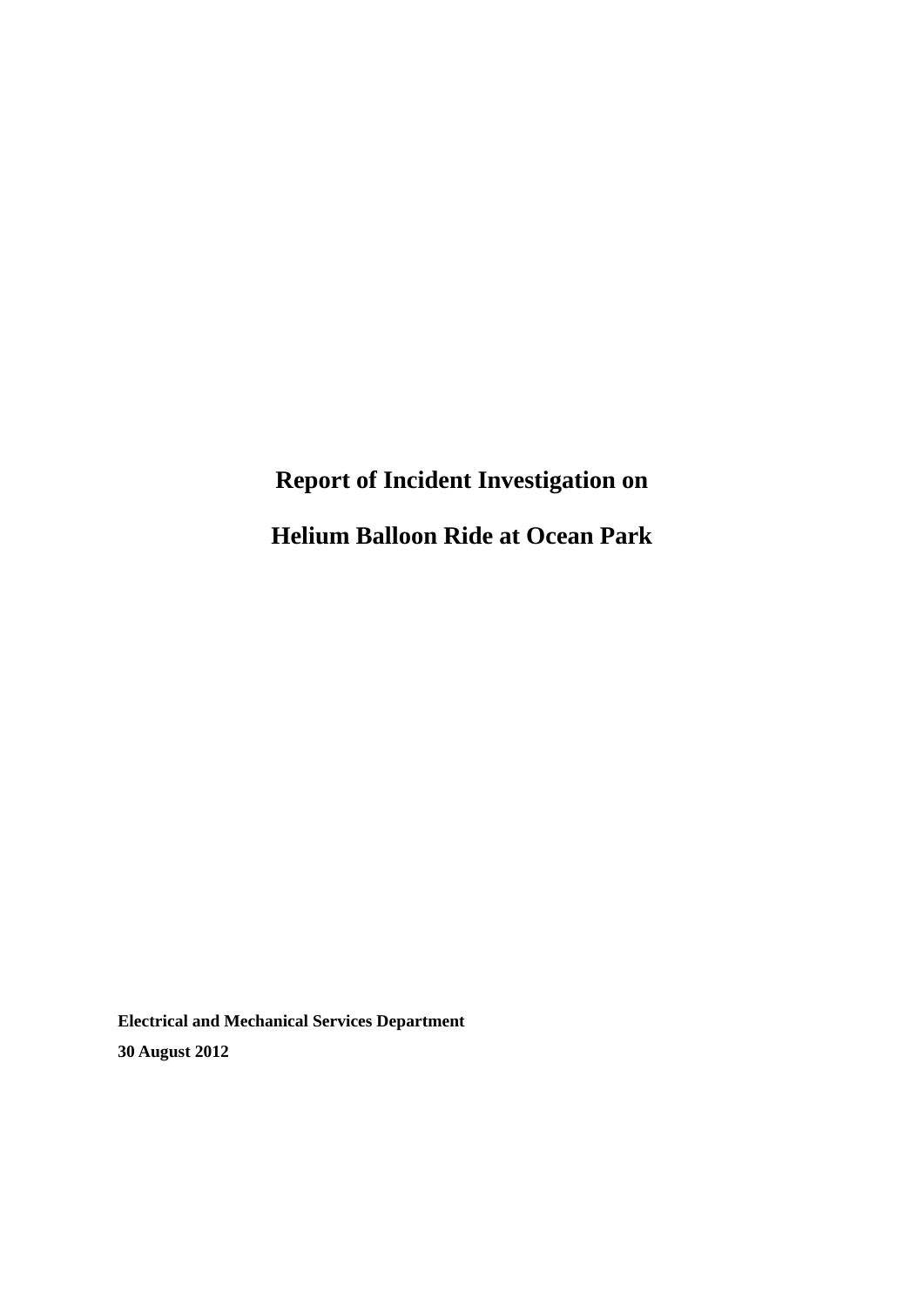### **CONTENTS**

 **Page** 

|    | <b>Executive Summary</b>                                          | 3              |
|----|-------------------------------------------------------------------|----------------|
| A. | Objective                                                         | $\overline{4}$ |
| B. | Background of the incident                                        | $\overline{4}$ |
| C. | Approach of investigation                                         | 6              |
| D. | Technical information of the Helium Balloon Ride at<br>Ocean Park | 6              |
| E. | Observations and findings                                         | $10\,$         |
| F. | Conclusions                                                       | 14             |
| G. | Recommendations                                                   | 14             |
|    |                                                                   |                |

Appendix 1 – Rip panel and its operation 15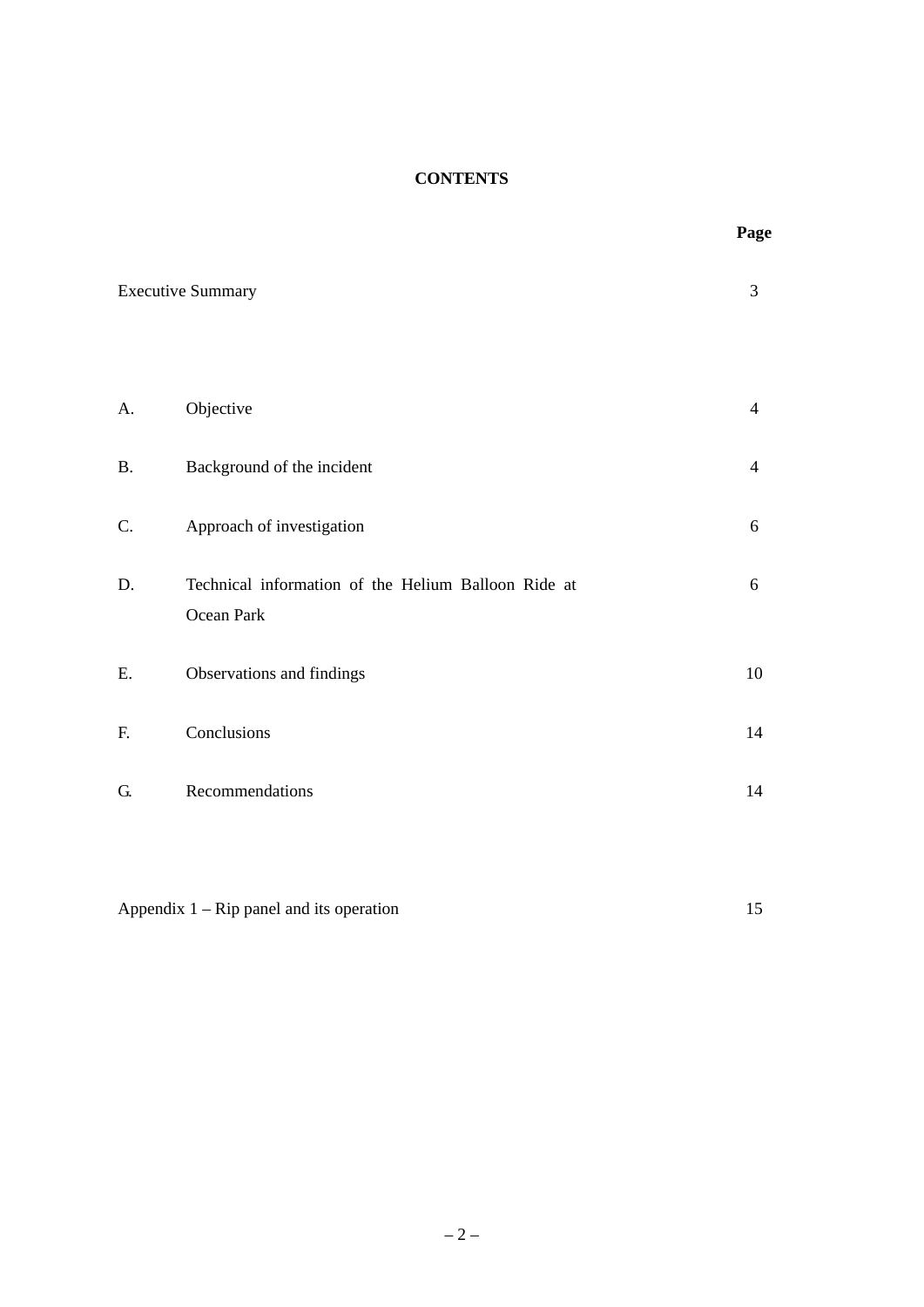#### **Executive Summary**

On June 28, the Helium Balloon Ride at the Ocean Park carrying seven passengers and one pilot on board landed to the planter around 29 m away from the landing platform, causing injuries to six persons.

The Electrical and Mechanical Services Department (EMSD) completed an investigation on the cause of the incident. The findings indicated that the incident was caused by the loss of helium as a result of the opening of the rip panel. The rip panel is located near the top of the balloon and is used for quick deflation of the balloon at ground in case of emergency (e.g. typhoon) to avoid hazard.

In summing up the results of inspection and tensile testing, the EMSD came to believe that the thermal and mechanical cyclic effects of the balloon during operation had reduced the adhesion of the covering strips, and caused the formation of local detachments. The tensile strength of the joint was thereby weakened. These detachments were extended upon further operation cycles, resulting in splitting at the joint. As a result, helium gas leaked from the opening and caused this incident. The Ocean Park previously identified and rectified local detachments formed at the corner edge of the covering strip during periodic inspection; however, if any detachment formed in the central part of the covering strip, it would be rather difficult to detect during periodic inspection.

To prevent recurrence of similar incident, it is recommended that the Ocean Park and the balloon manufacturer to work out a comprehensive method to inspect the rip panel joint.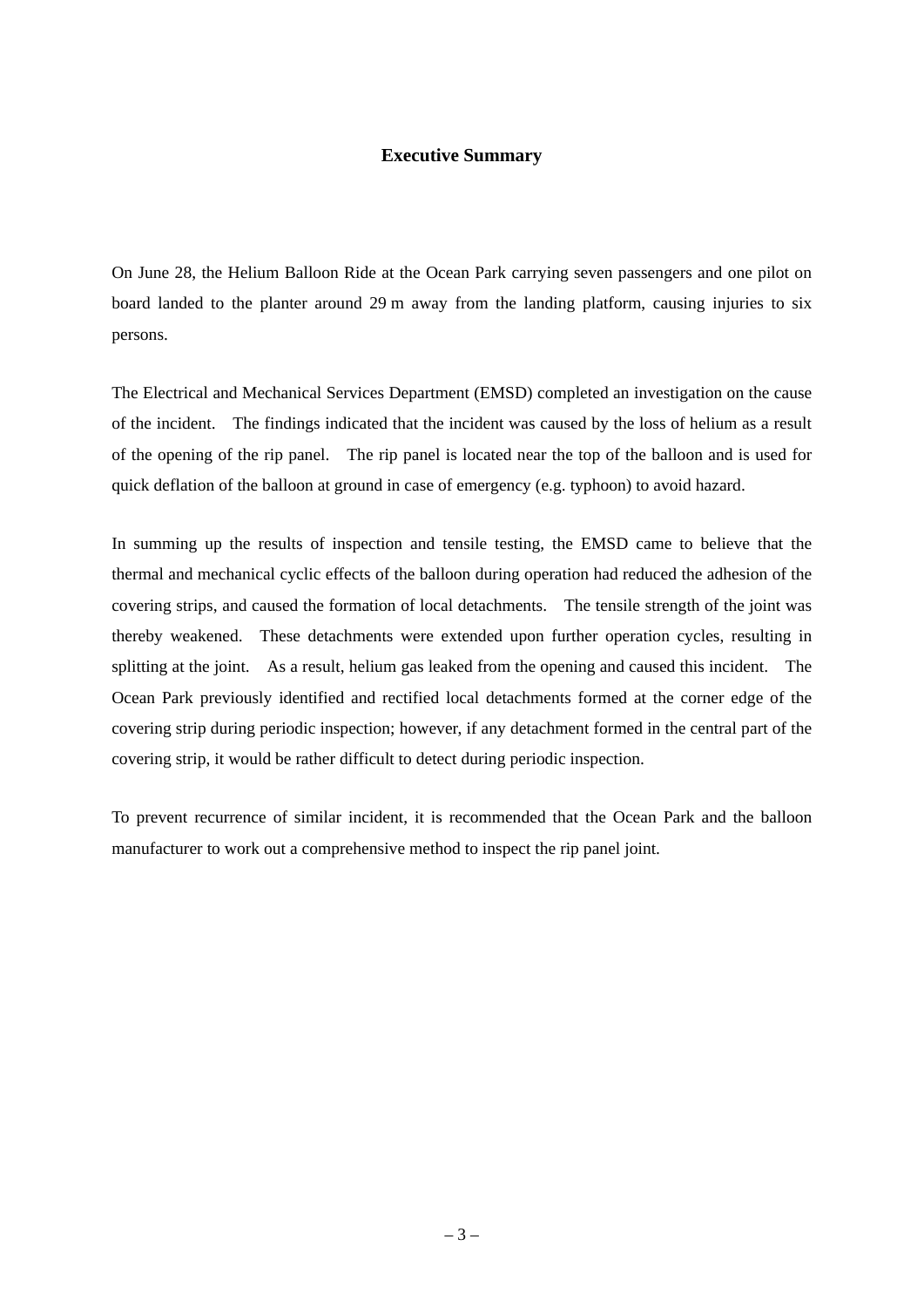# **Report of Incident Investigation on Helium Balloon Ride at Ocean Park**

#### **A. Objective**

1. This report presents the results of the investigation by the Electrical and Mechanical Services Department (EMSD) on the incident of the Helium Balloon Ride at the Ocean Park on 28 June 2012.

#### **B. Background of the Incident**

2. On 28 June 2012, the Helium Balloon Ride at the Ocean Park, carrying seven passengers and one on board operator (pilot), was descending (retrieving by the winch) from about 60 m above the ground at around 3:48 pm (please refer to Figure 1a and Figure 1b).

3. At around 20 m above the ground, the balloon was descending faster than the retrieving speed of 0.65 m/s (please refer to Figure 1c) and gradually landed to the planter around 29 m away from the normal landing platform (please refer to Figure 1d) with the remaining buoyancy provided by the residual helium.

4. Four passengers and the operator in the gondola sustained minor injuries while a female guest on the pathway near the landed gondola sustained head injury.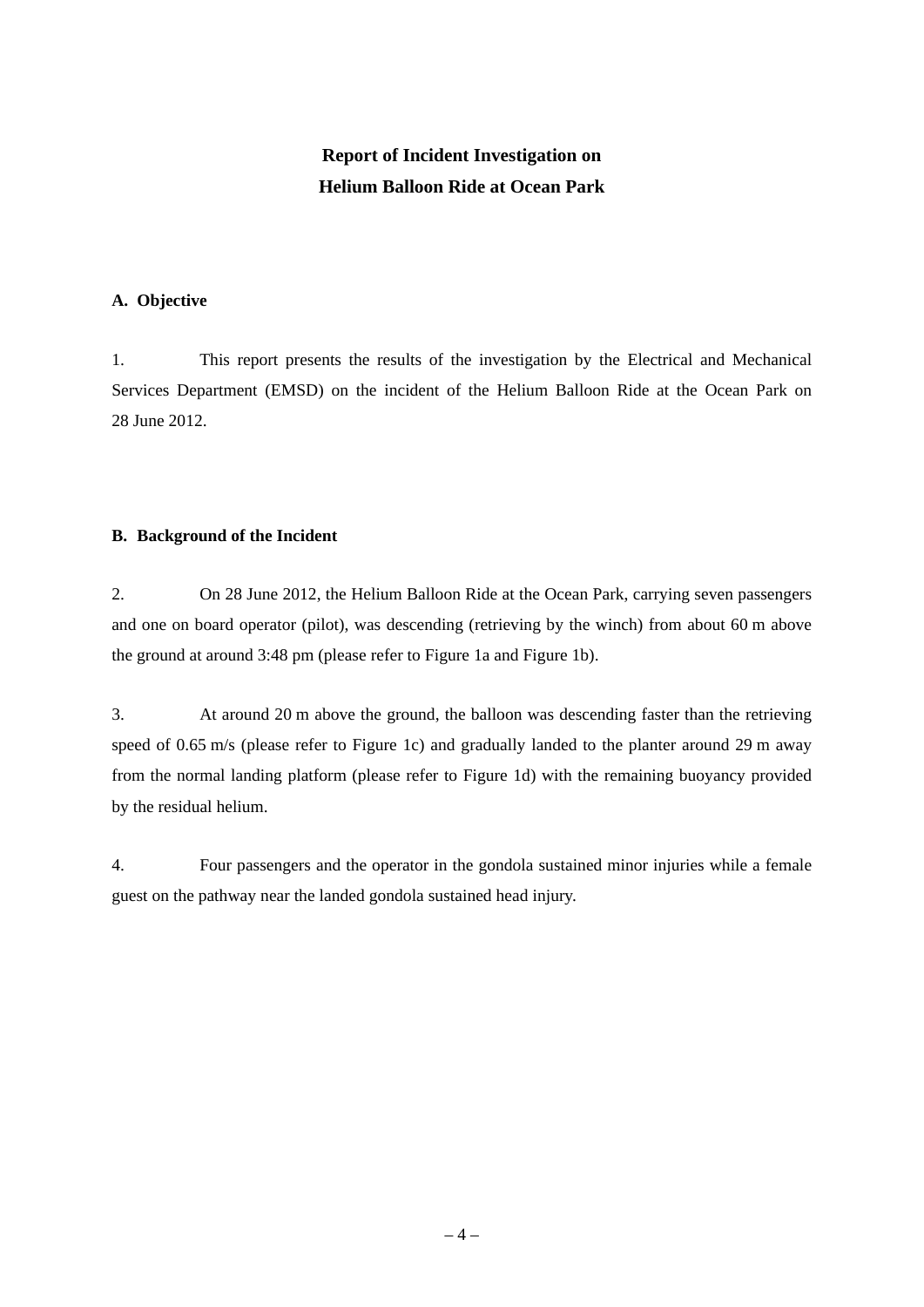



*Figure 1a – Helium Balloon at 60 m Figure 1b – Balloon descending at 0.6 m/s*



*Figure 1c – Balloon descending at higher speed at around 20 m above ground*



*Figure 1d – Gondola landed on planter*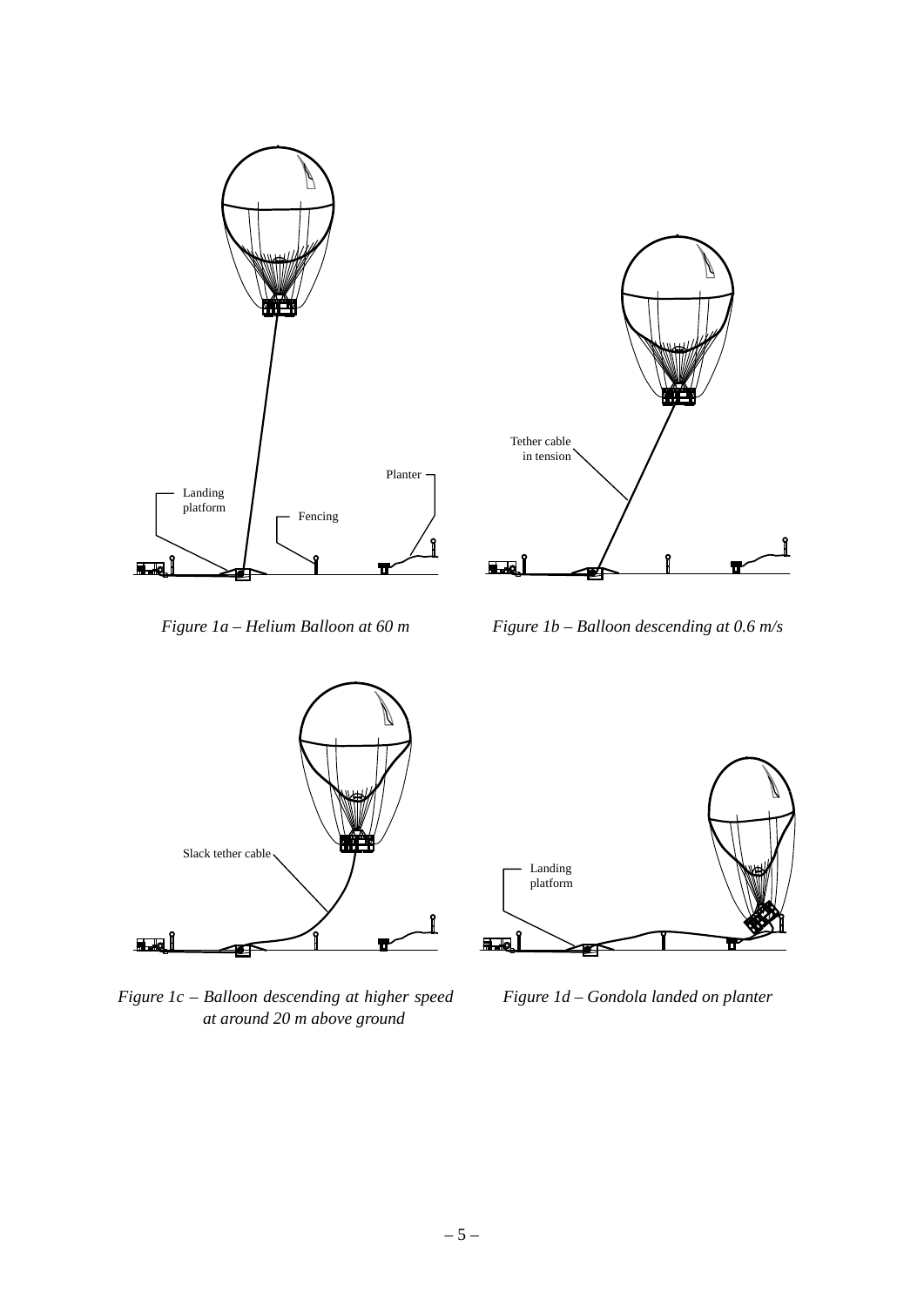#### **C. Approach of investigation**

5. The EMSD conducted an investigation with a view to identifying the root causes of the incident and recommending enhancement measures to prevent recurrence of similar incidents.

6. The approach of the investigation is outlined as follows:

a. to inspect the components of the Helium Balloon Ride;

b. to analyse CCTV footage;

c. to conduct examination and specific laboratory tests on the balloon envelope and rip panel with support from an independent material expert;

d. to review and analyse relevant records, in particular the maintenance records and operational log records of the Helium Balloon Ride; and

e. to interview and collect statements from parties involved.

#### **D. Technical information of the Helium Balloon Ride at Ocean Park**

7. The Helium Balloon Ride consists of the following major components (please refer to Figure 2 and Figure 3):

> a. Balloon envelope – The fabric of the balloon envelope comprises a textile base in the middle layer made of rip-stop polyamide specially coated on both sides. The inside is coated with anti-static rubber membrane, ensuring low helium porosity while the outside is coated with chlorosulfonated polyethylene (CSP) to protect the fabric from ultraviolet radiation. The diameter of the envelope is 22.46 m making a total volume of 5 950  $\text{m}^3$ . It is separated into two compartments by a membrane, namely the helium compartment and the ballonet. The helium compartment is around  $4\,300 \text{ m}^3$  in volume to provide the buoyancy to the balloon and its payload and when the envelope is inflated, it forms a spherical shape. The ballonet is used to pressurize the helium in the envelope and to maintain the spherical shape of the envelope under wind. Ballonet expands and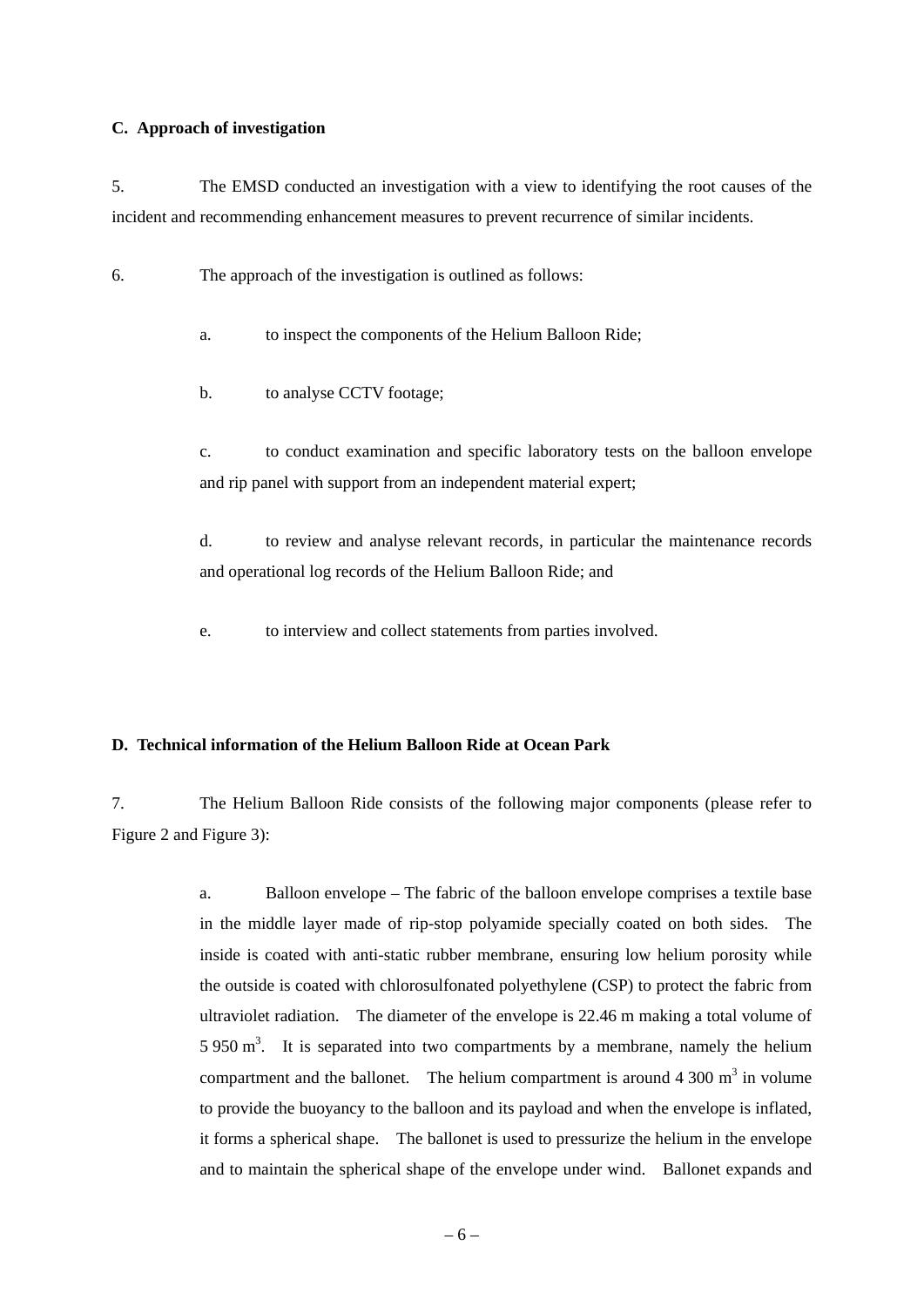contracts to compensate the changes in helium volume due to varying temperature and altitude. The ballonet fan which drives air into the ballonet is located at the bottom of the envelope.

b. Net – The net consists of a series of interlinked ropes, formed into a diamond pattern, which are sized to fit over the envelope. The net contains all the buoyancy generated in the envelope and the bottom of it is connected onto the load ring in order to transfer the buoyancy into the load ring.

c. Load ring – The load ring is constructed from tubular stainless steel. It acts as a junction for the major system components. While the net transfers all the buoyancy generated by the balloon into the upper side of the load ring, a gondola is suspended from the lower outer side of the ring. A tether cable is also attached to the lower side of the ring.

d. Gondola – The gondola is a welded aluminium framework. It is spaced to create a narrow walkway, sufficiently wide to allow people to pass each other but narrow enough to deter bunching of the passengers at one side of the gondola. The sides above the handrail and the top face of the framework are covered by mesh which provides restraint of the passengers whilst affording good visibility.

e. Cable and winch system – The tether cable is attached to the lower inner side of the ring and a load cell which is fitted at the bottom of the load ring and the top of the winch cable to measure the load applied to the tether cable with the readout located in the control panel. The other end of the tether cable is connected to the winch house and the altitude of the balloon is controlled by the electric winch at constant ascending and descending speeds of 0.8 m/s and 0.65 m/s respectively.

f. Rip panel – The rip panel is of triangular shape and serves for quick emptying of the balloon. It starts at a distance of approximately 4 m from the north pole of the balloon and runs with a panel over a length of approximately 7 m towards the equator (please refer to Appendix 1 for the details of the rip panel and its operation).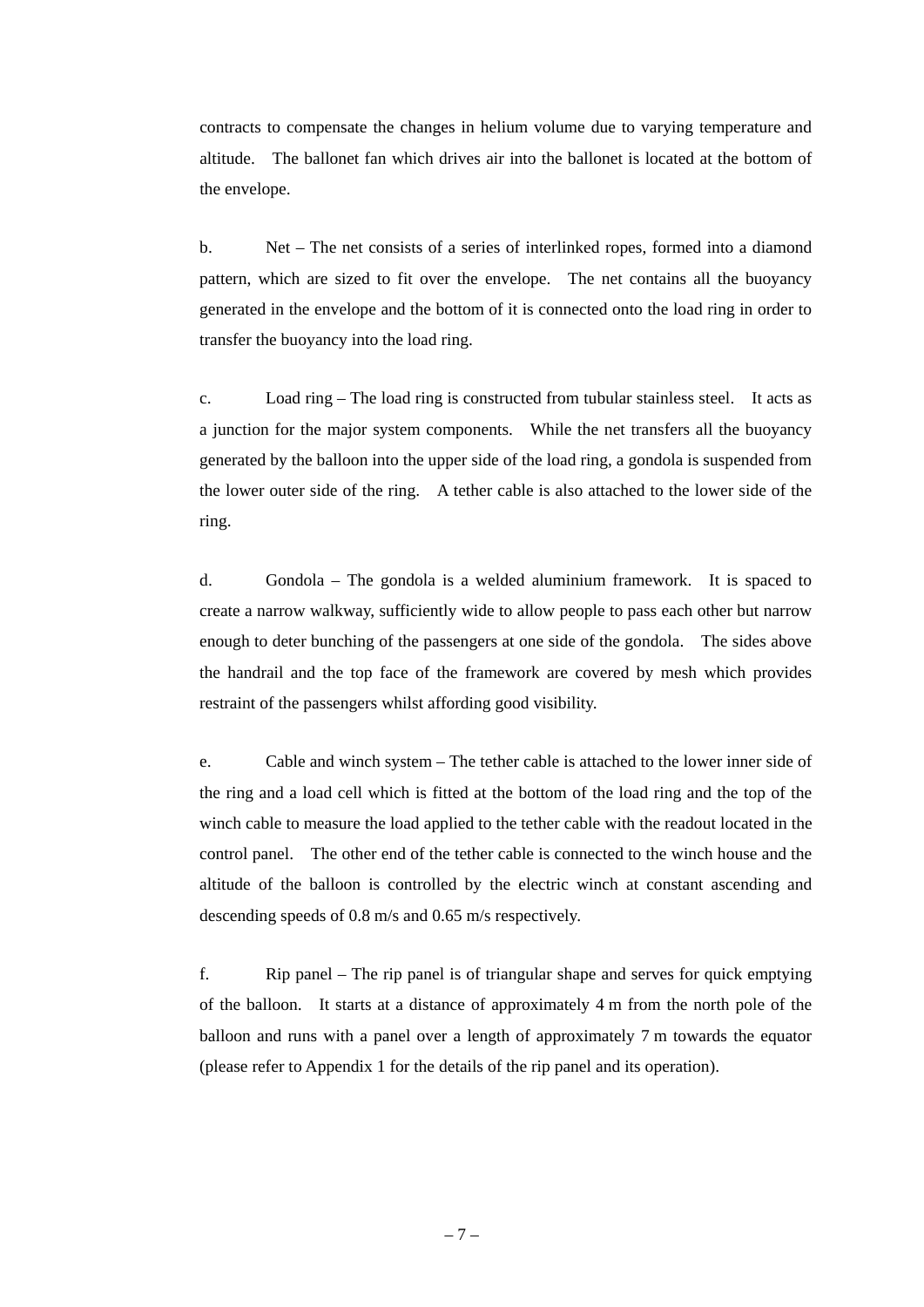

*Figure 2 – Schematic diagram of Helium Balloon Ride* 

8. The Helium Balloon Ride can carry a maximum of 30 persons (including the pilot). Depending on the wind speed, the allowable carrying capacity may vary. In order to maintain sufficient buoyancy to withstand the wind effect, fewer passengers will be carried by the balloon under high wind situation.

9. The maximum height the balloon can reach is determined by the length of the tether cable and the normal operating height of the Helium Balloon Ride at the Ocean Park is 60 m. For each flight cycle, the gondola with pilot and passengers on board will be lifted up to 60 m above ground and will stay at that height for around one minute before descending back to the landing platform.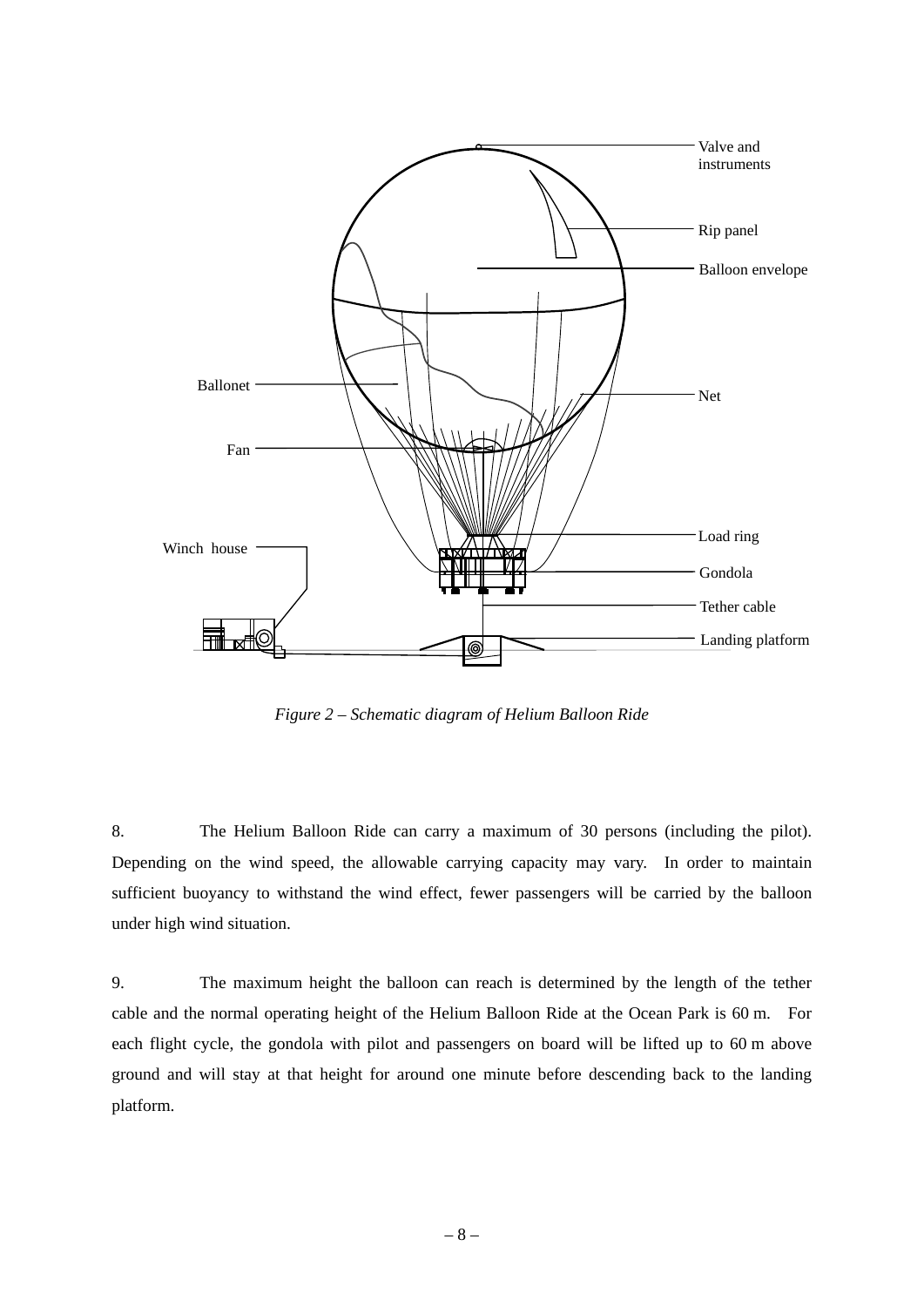10. If very high wind speeds are forecast (110 km/h or more) or if the movement of the balloon is too vigorous under heavy storm (due to broken mooring ropes or damaged tether system), it is required to empty the balloon by use of the rip panel. This deflation must be done before the wind increases too much in order to prevent damage to the envelope. The opening of the rip panel is controlled by the rip panel rope (red command rope). The operator can pull the rip panel rope in order to open the rip panel.



*Figure 3 – Photo of Helium Balloon Ride*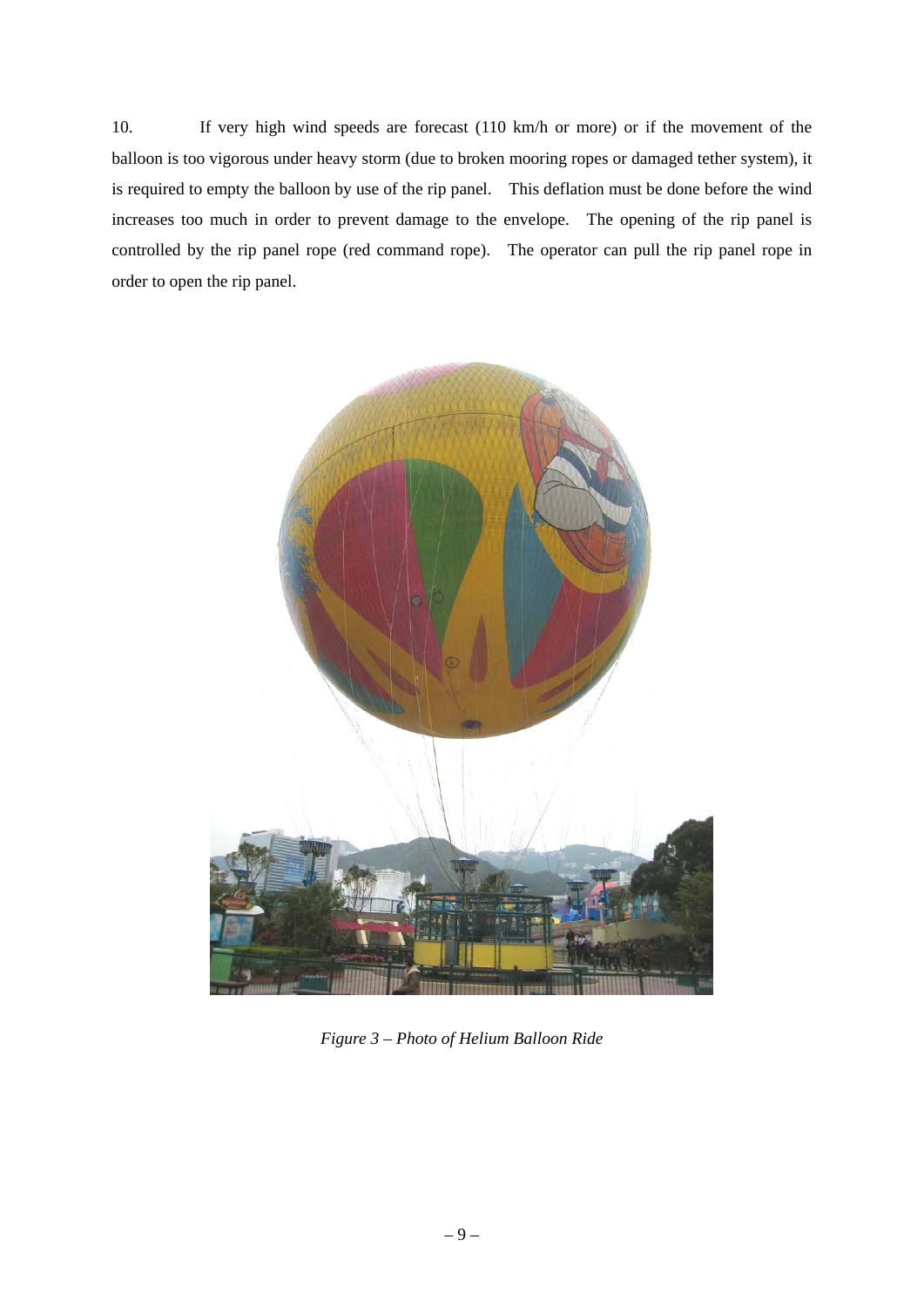#### **E. Observations and findings**

11. According to the operation log retrieved from the on-board control computer, the pressure of helium inside the envelope started to drop when the balloon was at a height of around 60 m above ground at around 3:48 pm. That implied the leaking of helium started at that altitude.

12. Within the next 20 seconds, the balloon began to descend at normal speed of around  $0.6$  m/s.

13. At a height of around 20 m above ground, the descending speed increased to around 1.2 m/s which indicated that the buoyancy force given by the remaining helium in the envelope was less than the overall weight of the balloon, and the tether cable became slack.

14. Due to the wind effect, the balloon was dragged off from the landing platform and landed to the planter at around 29 m away from the landing platform.

15. As revealed in the operation log, the balloon was operating under the design operating conditions (including the temperature and pressure of helium) during the flight cycle concerned. The recorded maximum wind speed before and during the flight cycle concerned was 8 m/s which was below the permissible maximum operating wind speed of 13 m/s.

16. Besides, prior to the flight cycle of the incident, around 40 flight cycles were made on the day of the incident. No significant pressure drop was recorded before the incident which indicated that there was no noticeable leakage of helium before the incident.

17. The tether cable and the winch system were inspected after the incident. No irregularity was found on them.

18. Inspection of the balloon envelope was conducted on site. Apart from the cuts made by the staff of Ocean Park immediately after the incident for releasing the remaining helium inside the envelope (which could be distinguished by the nature of the incisions), the only noticeable opening on the envelope was found in the rip panel.

19. According to the design of the rip panel, the rip panel tongue is adhered to the balloon envelope by means of covering strips on the external surface (please refer to Appendix 1 for the details of the rip panel and its operation).

 $-10-$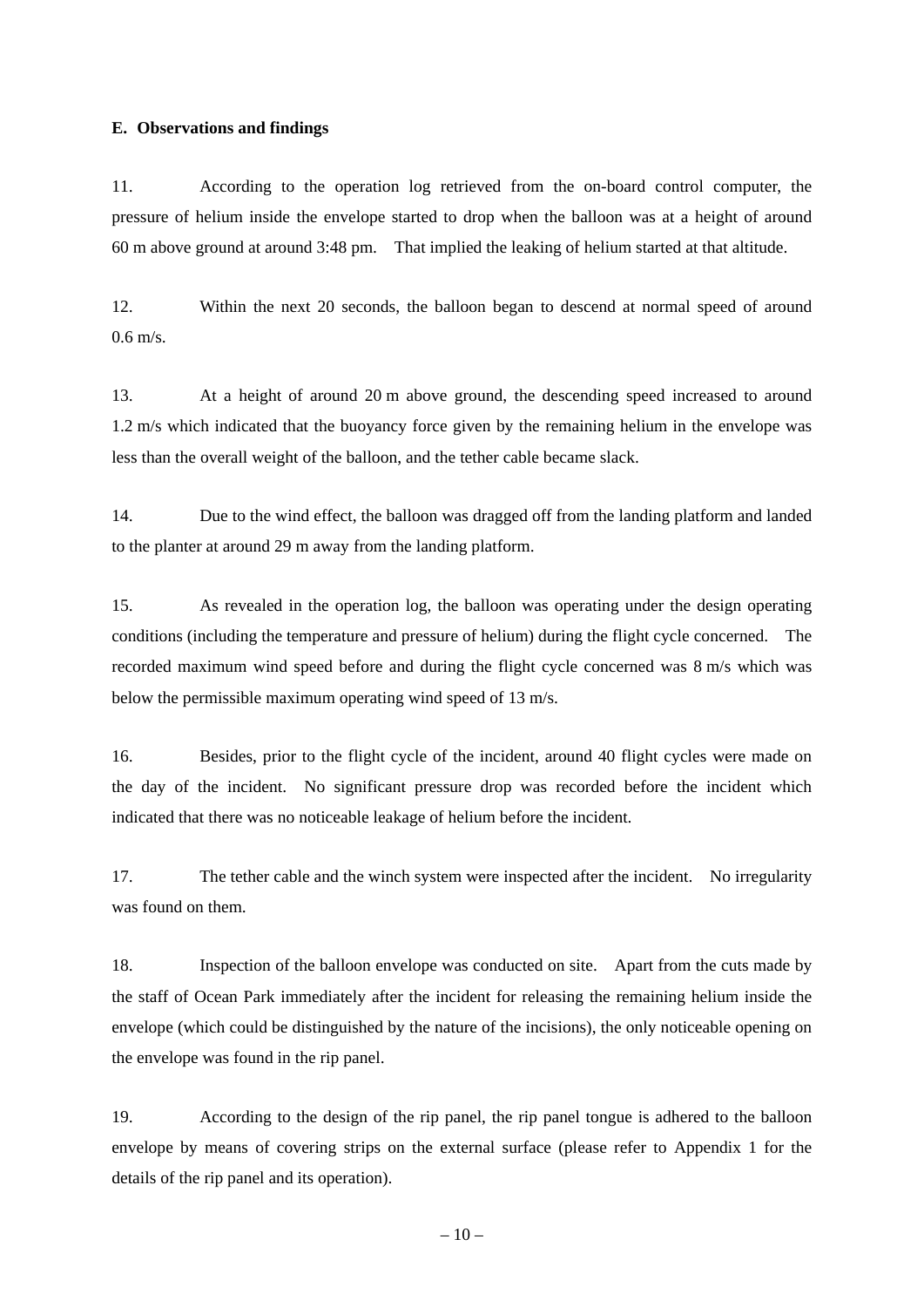20. It was however found that the right-hand edge of the rip panel tongue was detached from the right covering strip and split from the right-hand rip panel joint (please refer to Figure 4) and the air tightness of the balloon could not be maintained. It is believed that the helium escaped from this opening leading to a loss of buoyancy.

21. The balloon envelope and rip panel concerned had been put into operation for over 3 years at the Ocean Park. During the commissioning of the balloon envelope, pressure test was conducted to check for leakage of helium and no irregularity was recorded. Besides, apart from the routine maintenance carried out by the maintenance staff, the balloon had been inspected annually by the manufacturer and no irregularity was observed and reported in the past inspections (the last inspection was carried in February 2012).

22. The airworthiness of this particular type of balloon has been certified by the Direction Générale de l'Aviation Civile (DGAC, the French Civil Aviation Authority) and the designs and specifications of the Helium Balloon Ride have been approved by the EMSD.

23. Besides, the rip panel is a typical design for gas balloons for emergency deflation. Around 40 nos. of this type of balloon have been fabricated by the manufacturer and operated worldwide, no similar incident was recorded.

24. The tensile tests conducted had shown that the factory-bonded rip panel joint could provide sufficient strength.

25. Upon inspection of the opening of the rip panel, it was found that the right-hand edge of the rip panel tongue completely detached from the rip panel joint (please refer to Figure 5b) while the left-hand side remained intact. This indicated that the split on the right-hand side was not caused by the pulling action of the red command rope as such action would have torn both sides of the rip panel joint at the same time. The finding was consistent with the statement taken from the pilot on board that no one had touched the command ropes during the course of the flight cycle. Therefore, the manual operation of the rip panel is excluded from the cause.

26. There were areas with signs of local detachments found at the left covering strip despite the fact that the left covering strip was basically intact.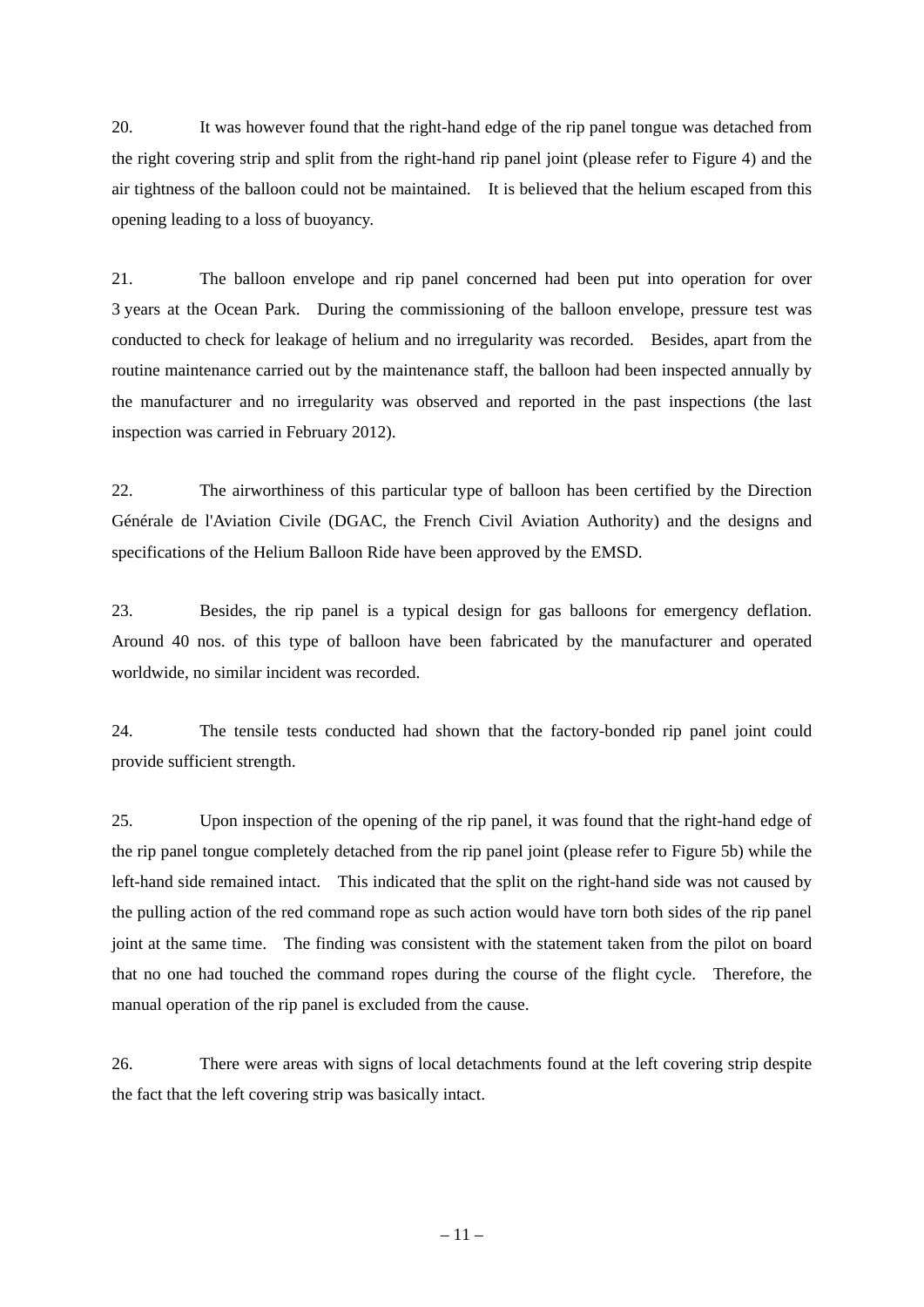

*Figure 4 – Failure in right-hand rip panel joint (the orientation is reversed as viewed from inside of envelope)* 



*Figure 5a – Detachment in left covering strip at the edge (circled in blue)* 



*Figure 5b – Some detachments in left covering strip at the centre (circled in red)* 

*Right covering strip detached from the rip panel tongue (circled in green)*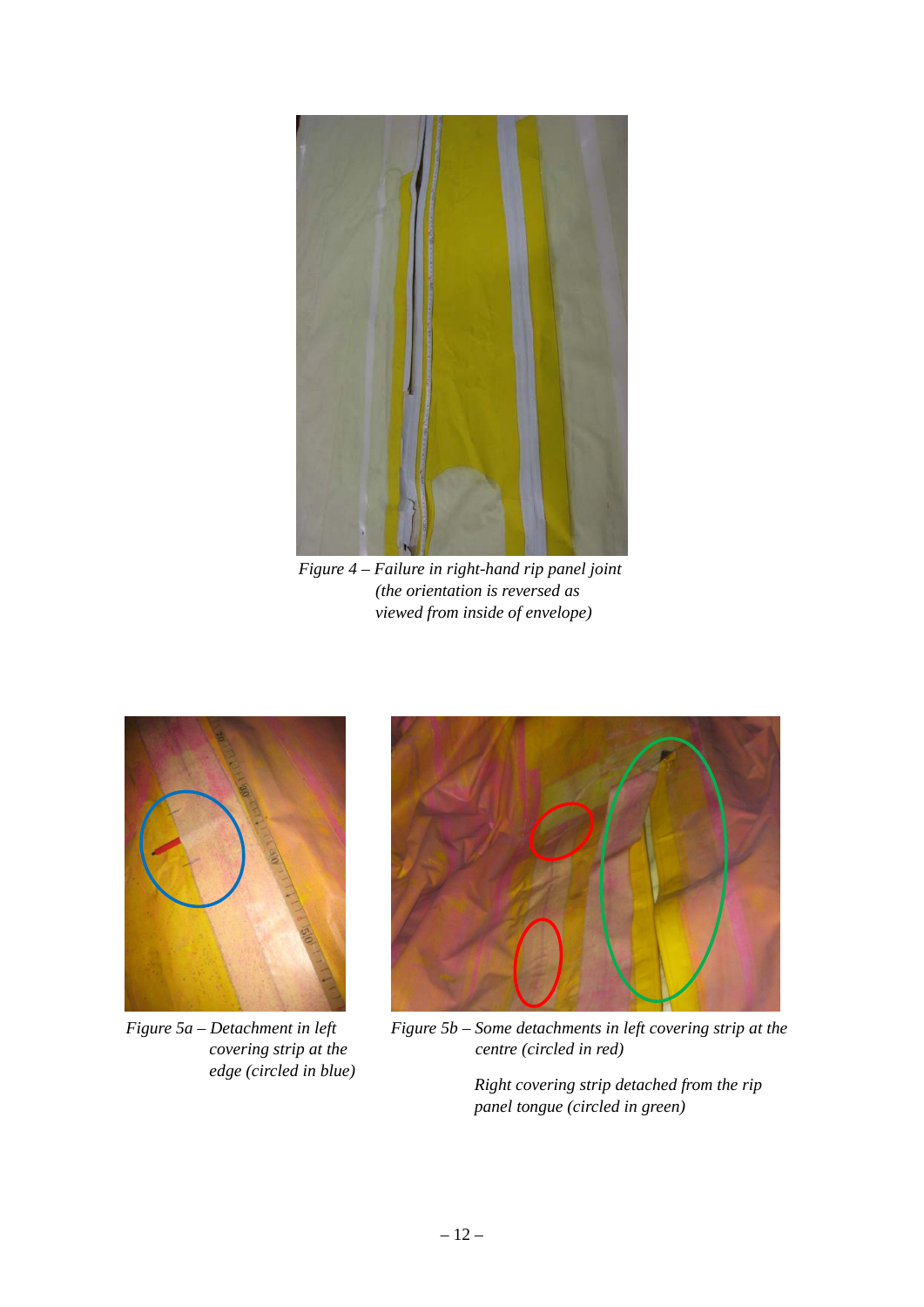27. These local detachments were found at the centre as well as the edge of the left covering strip (please refer to Figure 5a and Figure 5b). It was suspected that such local detachments might also be present at the right covering strip before the incident.

28. The rip panel joint was subject to expansion and contraction as well as thermal effect during operation<sup>1</sup> and the adhesion between the covering strip and the rip panel joint could be degraded by these cyclic effects, hence these local detachments were formed.

29. Subject to the thermal and mechanical cyclic effects throughout the repeated flight cycles, it is likely that the size of these local detachments grew progressively (please refer to Figure 6).



*Figure 6 – Cross section of the rip panel joint with detachment of covering strip* 

30. According to the inspection and maintenance records, there was an occasion where local detachment at the corner edge was found during routine inspection and rectified according to the instruction from the manufacturer. However, it is considered that when the balloon is inflated, these detachments in particular those at the centre would be rather difficult to detect.

 1 According to the operation log, the temperature of the helium could reach as high as 59ºC when the ambient temperature was at around 30°C on the day of the incident. Furthermore, the pressure inside the helium compartment varied with the change in altitude during operation. As the stress acting on the balloon envelope was proportional to this internal pressure, the balloon envelope and the rip panel joints had been subject to expansion and contraction as well as thermal effect during operation.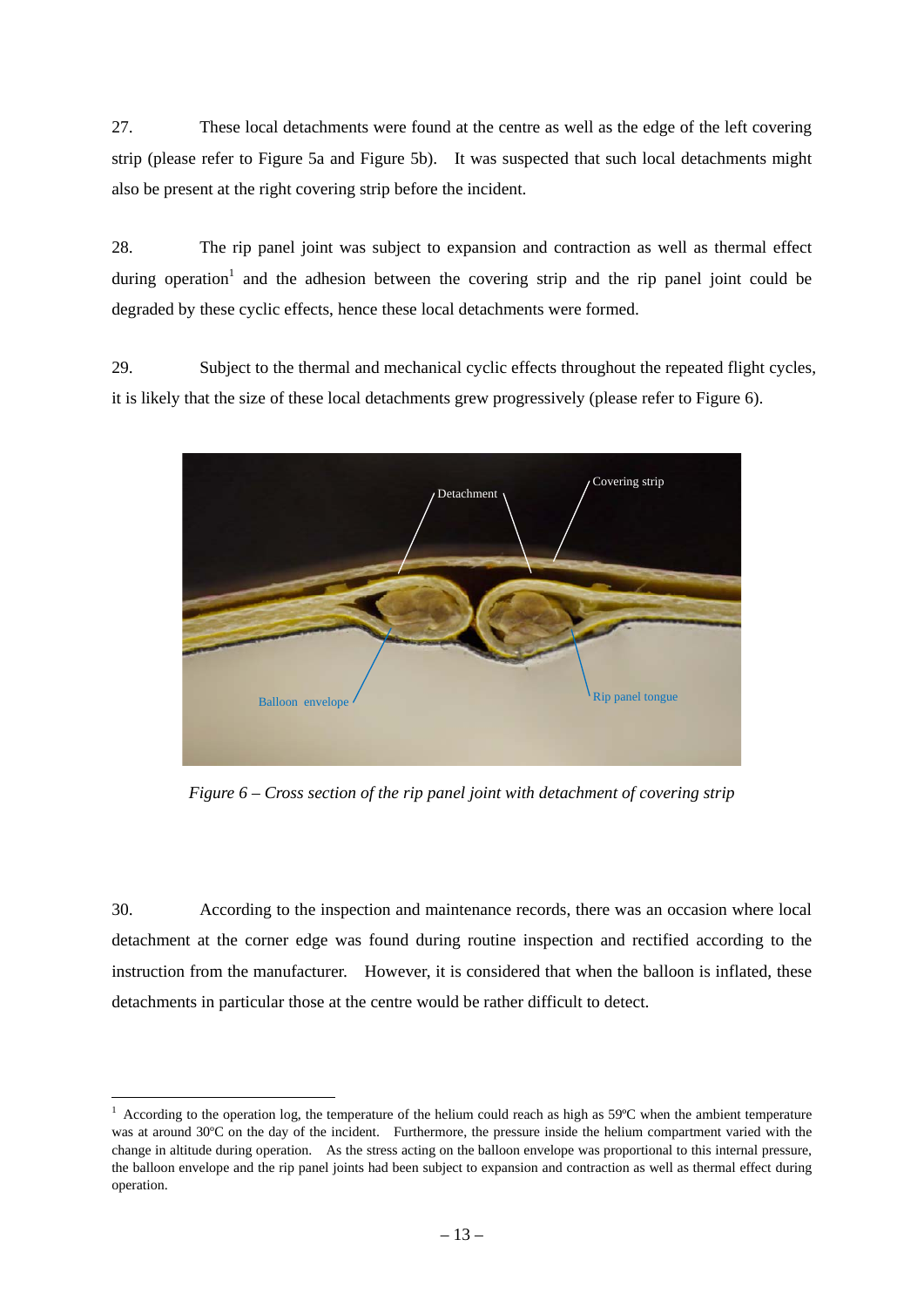#### **F. Conclusions**

31. In view of the above, it was concluded that the loss of helium of the Helium Balloon Ride on 28 June 2012 was resulted from the opening of the rip panel joint.

32. The opening of the rip panel was probably attributable to the detachments of the covering strip. It is likely that the formation of these local detachments could be due to thermal and mechanical (i.e. expansion and contraction) cyclic effects during operation.

33. Subject to the thermal and mechanical cyclic effects throughout the repeated flight cycles, the size of these local detachments progressively grew. The rip panel joint strength was therefore further weakened and resulted in splitting at the joint.

#### **G. Recommendations**

34. Taking into account of the above findings, it is recommended that the Ocean Park and the balloon manufacturer to work out a comprehensive method to inspect the rip panel joint.

35. The EMSD will consider allowing the resumption of operation of the balloon only when the effectiveness of the improvement measures is confirmed.

# **Electrical and Mechanical Services Department 30 August 2012**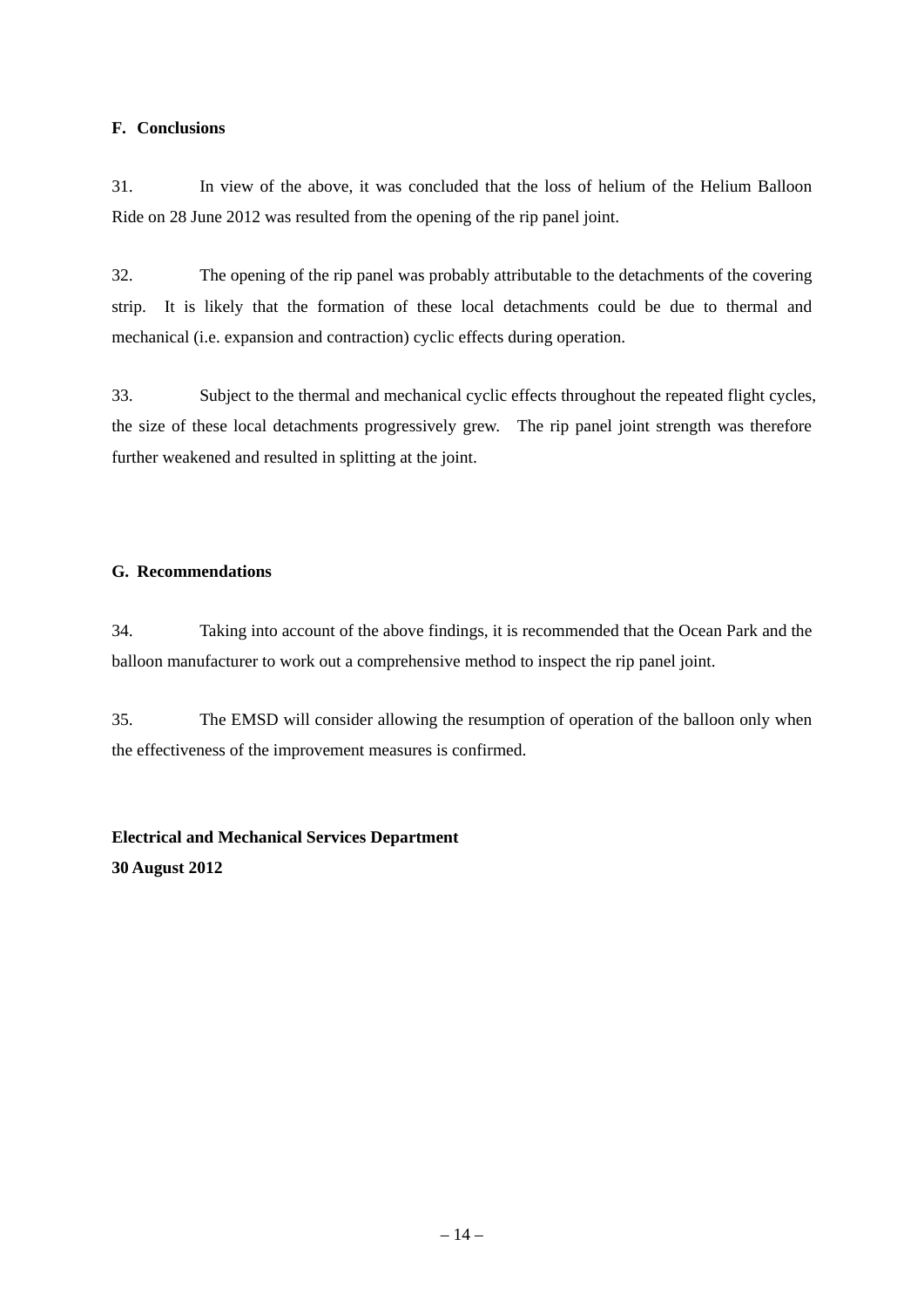## **Appendix 1**

### **Rip panel and its operation**

A1. As the rip panel was found split during the inspection of the balloon envelope on site which appeared to be the cause of the opening of the rip panel joint, the description of it is presented in the following paragraphs (please refer to Figure A1).

A2. The rip panel is of triangular shape and serves for quick emptying of the balloon. It starts at a distance of approximately 4 m from the north pole of the balloon and runs with a panel over a length of approximately 7 m towards the equator.



*Figure A1 – Photo of the rip panel (rip panel joint indicated by dotted line)*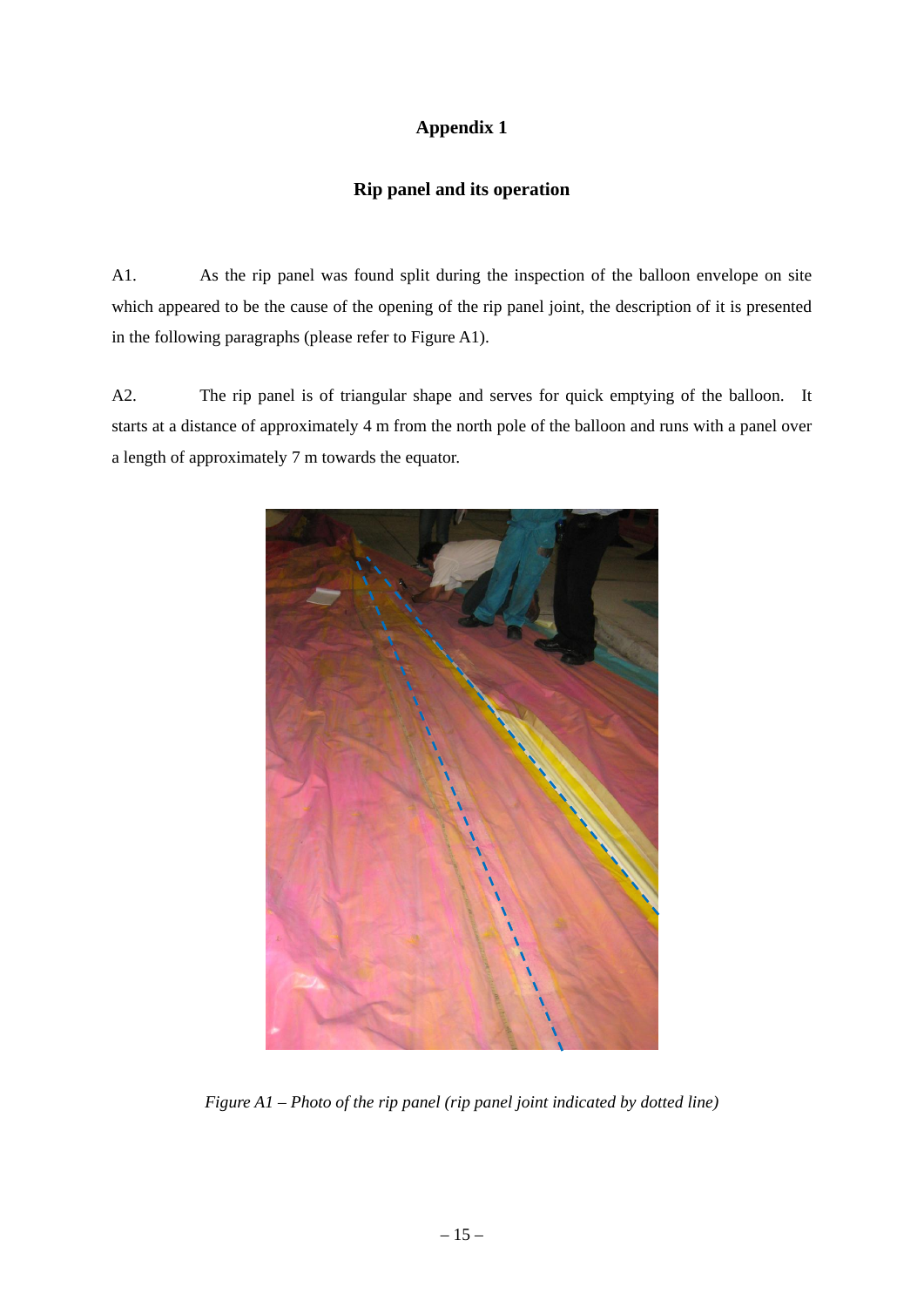A3. The detachable part of the rip panel is called the rip panel tongue. The rip panel tongue is sized to fit exactly into the rip panel. The rip panel joints are covered and bonded with specific cement by three 100 mm wide fabric covering strips (using the same fabric of the balloon envelope) on the sides and bottom as well as one 200 mm wide fabric covering strips on the top (please refer to Figure A2 and Figure A3a).

A4. According to the information provided by the manufacturer, the balloon envelop and the rip panel tongue were aligned and kept in place by three 40 mm wide adhesive backing tapes in order to facilitate the bonding of the covering strips by specific cement during fabrication (please refer to and Figure A2 and Figure A3b). The backing tapes are not designed to carry the load in the rip panel joints.



*Figure A2 – Fabrication of the rip panel*